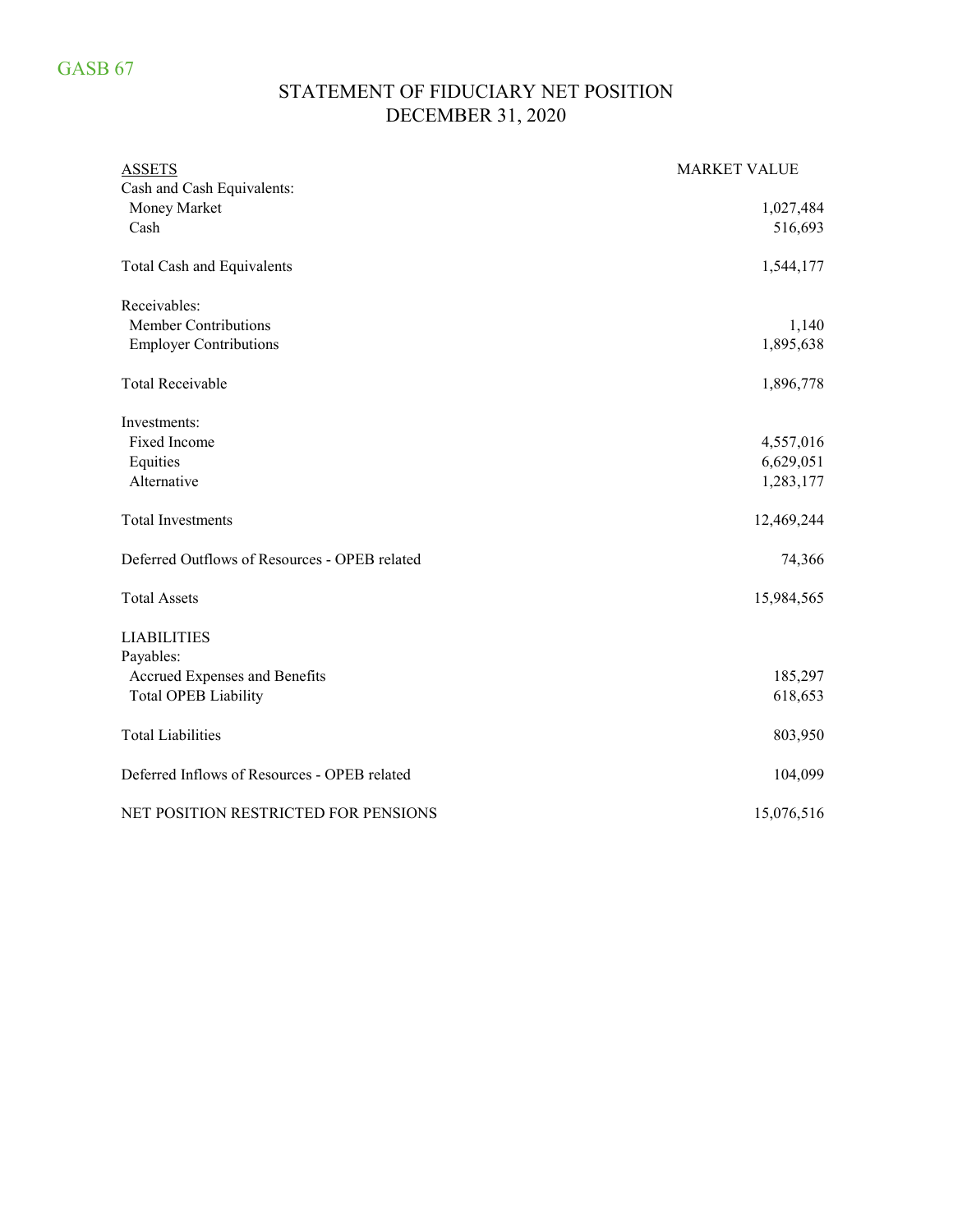### STATEMENT OF CHANGES IN FIDUCIARY NET POSITION FOR THE YEAR ENDED DECEMBER 31, 2020 Market Value Basis

#### ADDITIONS

| Contributions:                            |           |              |
|-------------------------------------------|-----------|--------------|
| Member                                    | 33,241    |              |
| Employer                                  | 3,205,654 |              |
| <b>Total Contributions</b>                |           | 3,238,895    |
| <b>Investment Income:</b>                 |           |              |
| Net Increase in Fair Value of Investments | 865,693   |              |
| Interest & Dividends                      | 157,237   |              |
| Less Investment Expense <sup>1</sup>      | (85,912)  |              |
| Net Investment Income                     |           | 937,018      |
| <b>Total Additions</b>                    |           | 4,175,913    |
| <b>DEDUCTIONS</b>                         |           |              |
| Distributions to Members:                 |           |              |
| <b>Benefit Payments</b>                   | 896,245   |              |
| Lump Sum DROP Distributions               | 2,061,728 |              |
| <b>Total Distributions</b>                |           | 2,957,973    |
| Administrative Expense                    |           | 299,516      |
| <b>Total Deductions</b>                   |           | 3,257,489    |
| Net Increase in Net Position              |           | 918,424      |
| NET POSITION RESTRICTED FOR PENSIONS      |           |              |
| Beginning of the Year                     |           | 14, 161, 288 |
| Beginning of the Year Adjustment          |           | (3,196)      |
| End of the Year                           |           | 15,076,516   |
|                                           |           |              |

<sup>1</sup>Investment related expenses include investment advisory, custodial and performance monitoring fees.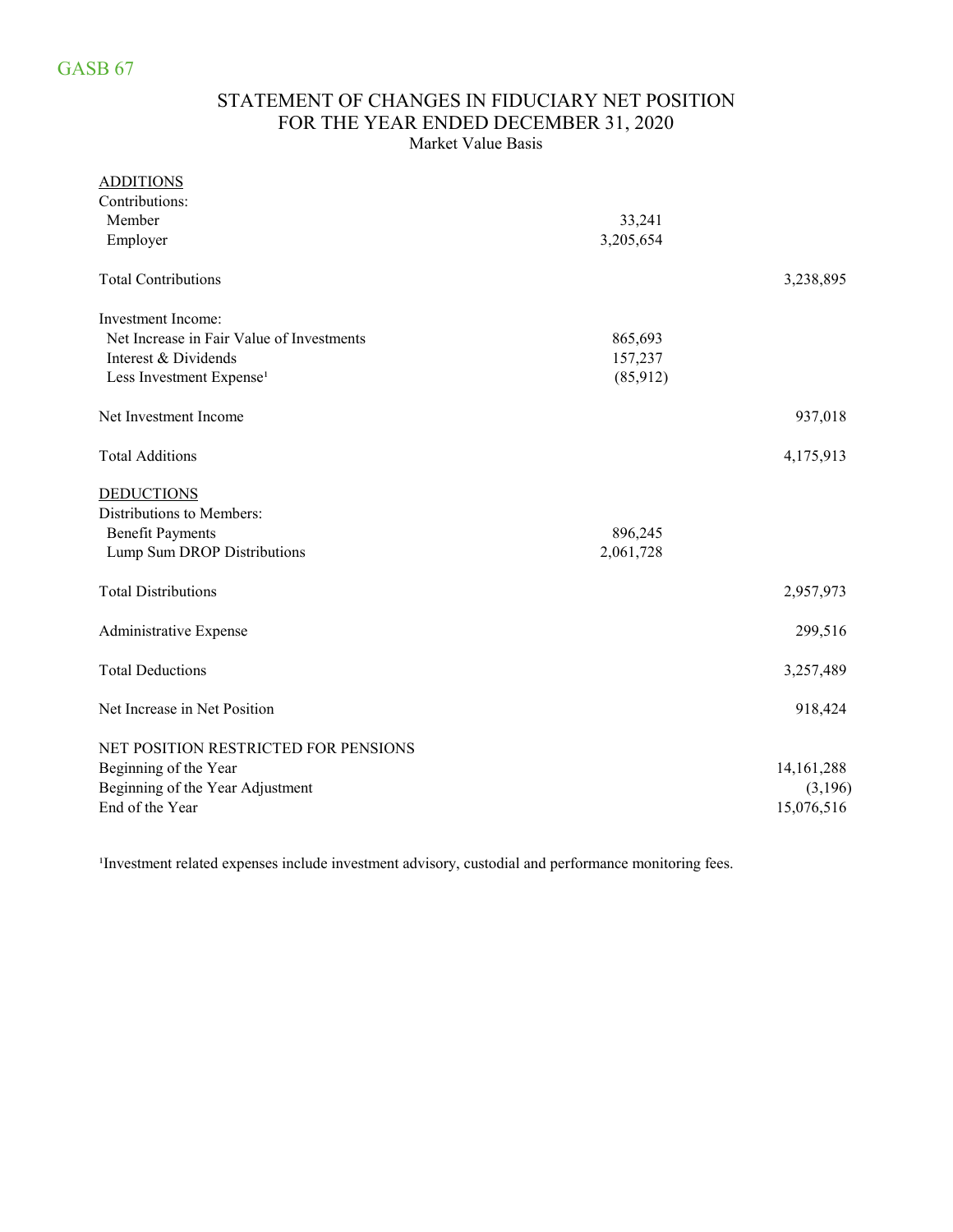# NOTES TO THE FINANCIAL STATEMENTS

(For the Year Ended December 31, 2020)

#### *Plan Administration*

This plan was effective February 26, 2000 and was most recently amended effective February 28, 2001.

The plan is a single employer defined benefit pension plan, established and amended by the City of Baton Rouge, Louisiana and Parish of East Baton Rouge acting through its Board of Trustees.

Eligible police employees who are active members or in the Deferred Retirement Option Plan (DROP) of the City of Baton Rouge and Parish of East Baton Rouge (CPERS) on February 26, 2000 who elected to transfer into the Municipal Police Employees' Retirement System of Louisiana (MPERS) are automatically included in the Police Guarantee Trust (PGT).

#### *Plan Membership as of January 1, 2020:*

| Inactive Plan Members or Beneficiaries Currently Receiving Benefits | 222 |
|---------------------------------------------------------------------|-----|
| Inactive Plan Members Entitled to But Not Yet Receiving Benefits    |     |
| Active Plan Members                                                 | 90  |
|                                                                     | 315 |

#### *Benefits Provided*

#### The Plan provides retirement and drop benefits.

The Plan provisions can be found in the January 1, 2020 Actuarial Valuation Report for the Police Guarantee Trust of the Employees' Retirement System of the City of Baton Rouge and Parish of East Baton Rouge prepared by Foster & Foster Actuaries and Consultants.

#### *Contributions*

Member Contributions: Based on current member contribution rate under CPERS, applied to member's compensation not covered by MPERS. Member contributions are "picked up" by the City.

Employer Contributions: Balance of actuarially required contribution less member contributions, as determined above.

#### *Investment Policy:*

The following was the Board's adopted asset allocation policy as of December 31, 2020:

| <b>Asset Class</b>          | <b>Target Allocation</b> |
|-----------------------------|--------------------------|
| Domestic Equity             | 31.25%                   |
| <b>International Equity</b> | 17.50%                   |
| Domestic Bonds              | 51.25%                   |
| Total                       | 100.0%                   |

#### *Concentrations:*

The Plan did not hold investments in any one organization that represent 5 percent or more of the Pension Plan's Fiduciary Net Position.

#### *Rate of Return:*

For the year ended December 31, 2020, the annual money-weighted rate of return on Pension Plan investments, net of Pension Plan investment expense, was 6.62 percent.

The money-weighted rate of return expresses investment performance, net of investment expense, adjusted for the changing amounts actually invested.

#### Deferred Retirement Option Program

The DROP balance as December 31, 2020 is \$33,016,037.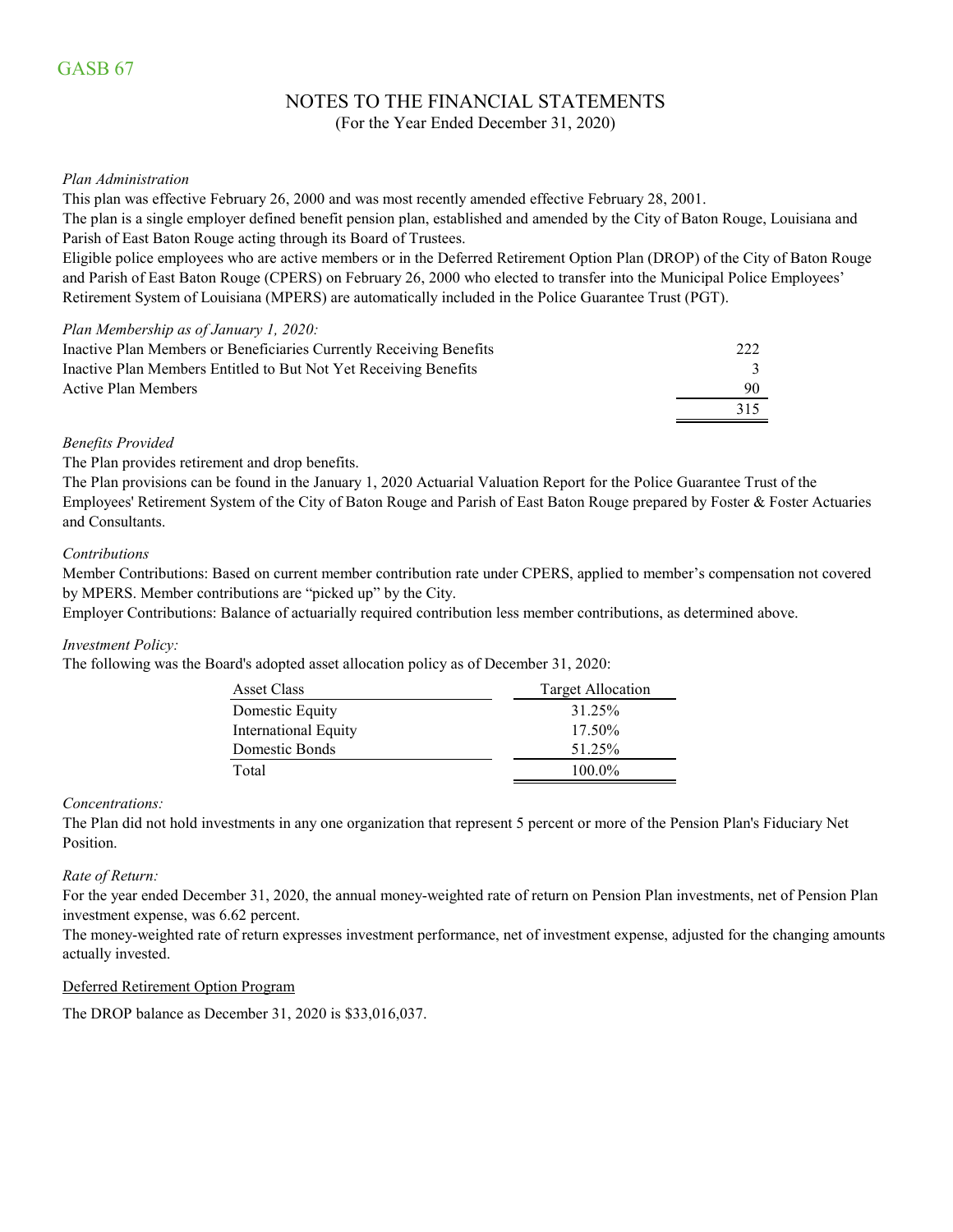## GASB 67

### NET PENSION LIABILITY OF THE SPONSOR

The components of the Net Pension Liability of the Sponsor on December 31, 2020 were as follows:

| Total Pension Liability                                                | S.            | 41,267,040   |
|------------------------------------------------------------------------|---------------|--------------|
| Plan Fiduciary Net Position                                            | $\mathcal{S}$ | (15,076,516) |
| Sponsor's Net Pension Liability                                        |               | 26,190,524   |
| Plan Fiduciary Net Position as a percentage of Total Pension Liability |               | 36.53%       |

*Actuarial Assumptions:*

The Total Pension Liability was determined by an actuarial valuation as of January 1, 2020 updated to December 31, 2020 using the following actuarial assumptions:

| Inflation                 | 2.25%     |
|---------------------------|-----------|
| <b>Salary Increases</b>   | Age based |
| Discount Rate             | 5.75%     |
| Investment Rate of Return | 5.75%     |

*Mortality Rates Healthy Active Lives:*

RP-2006 Blue Collar Employee Projected back to 2001, Generational with MP-2018 (2016 base year). *Mortality Rates Healthy Inactive Lives:*

RP-2006 Blue Collar Annuitant Projected back to 2001, Generational with MP-2018 (2016 base year). *Mortality Rate Disabled Lives:*

RP-2006 Disability Table Projected back to 2001, Generational with MP-2018 (2016 base year).

The significant assumptions are based upon the most recent experience study dated January 21, 2020.

The Long-Term Expected Rate of Return on Pension Plan investments can be determined using a building-block method in which best-estimate ranges of expected future real rates of return (expected returns, net of Pension Plan investment expenses and inflation) are developed for each major asset class.

For 2020, the inflation rate assumption of the investment advisor was 2.50%.

These ranges are combined to produce the Long-Term Expected Rate of Return by weighting the expected future real rates of return by the target asset allocation percentage and by adding expected inflation.

Best estimates of arithmetic rates real rates of return for each major asset class included in the Pension Plan's target asset allocation as of December 31, 2020 are summarized in the following table:

|                      | Long Term Expected Real Rate of |  |  |
|----------------------|---------------------------------|--|--|
| Asset Class          | Return <sup>1</sup>             |  |  |
| Domestic Equity      | 7.50%                           |  |  |
| International Equity | 8.50%                           |  |  |
| Domestic Bonds       | 2.50%                           |  |  |
|                      |                                 |  |  |

<sup>1</sup> Source: AndCo Consulting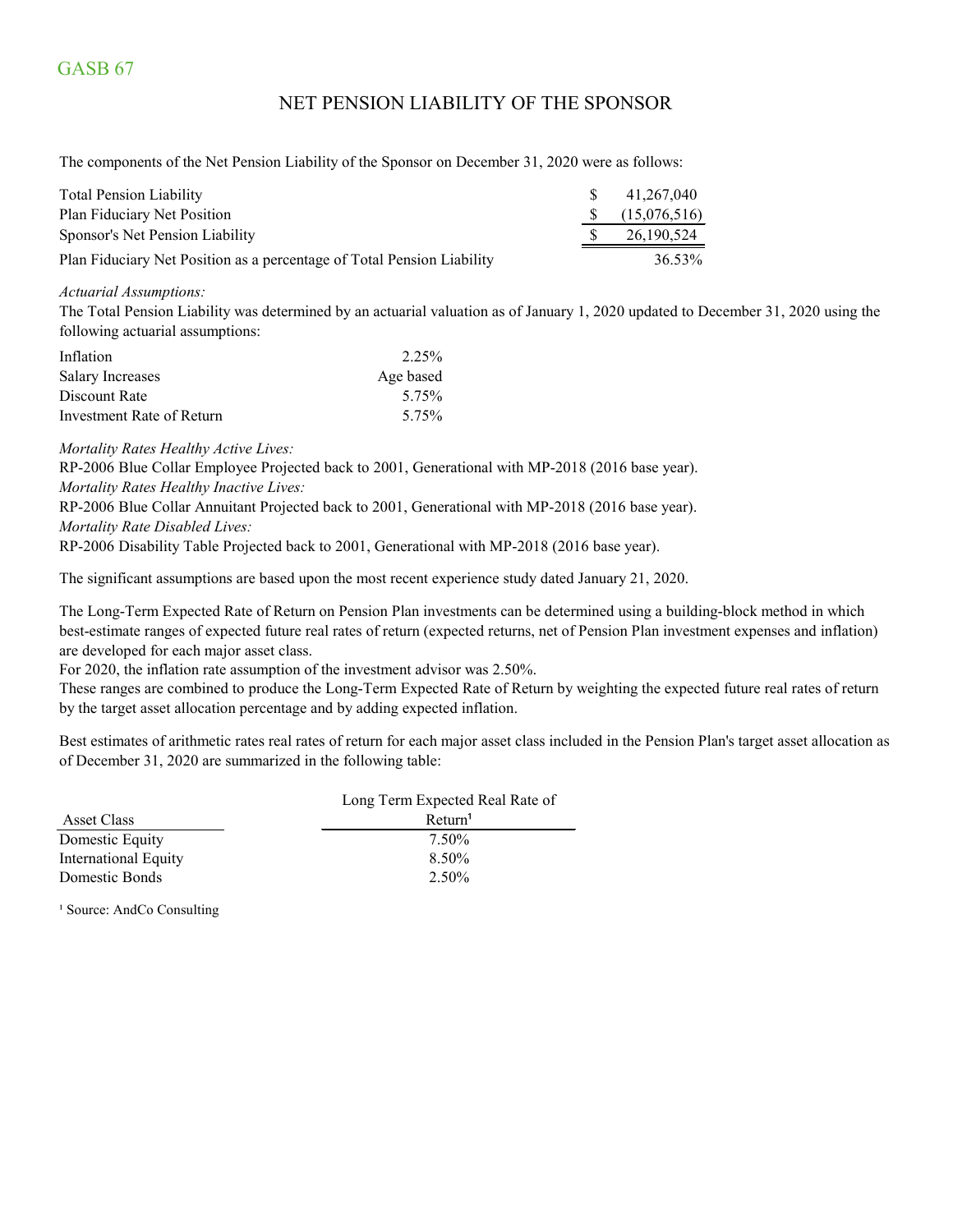## GASB 67

#### *Discount Rate:*

The Discount Rate used to measure the Total Pension Liability was 5.75 percent.

The projection of cash flows used to determine the Discount Rate assumed that Plan Member contributions will be made at the current contribution rate and that Sponsor contributions will be made at rates equal to the difference between actuarially determined contribution rates and the Member rate. Based on those assumptions, the Pension Plan's Fiduciary Net Position was projected to be available to make all projected future benefit payments of current plan members. Therefore, the Long-Term Expected Rate of Return on Pension Plan investments was applied to all periods of projected benefit payments to determine the Total Pension Liability. For purpose of this valuation, the expected rate of return on pension plan investments is 5.75%; the municipal bond rate is 1.93% (based on the weekly rate closest to but not later than the measurement date of the S&P Municipal Bond 20 Year High Grade Rate Index); and the resulting single discount rate is 5.75%.

|                                 | <b>Current Discount</b> |              |  |            |  |              |
|---------------------------------|-------------------------|--------------|--|------------|--|--------------|
|                                 |                         | 1\% Decrease |  | Rate       |  | 1\% Increase |
|                                 |                         | 4.75%        |  | 5.75%      |  | 6.75%        |
| Sponsor's Net Pension Liability |                         | 26,126,620   |  | 26,190,524 |  | 26,264,660   |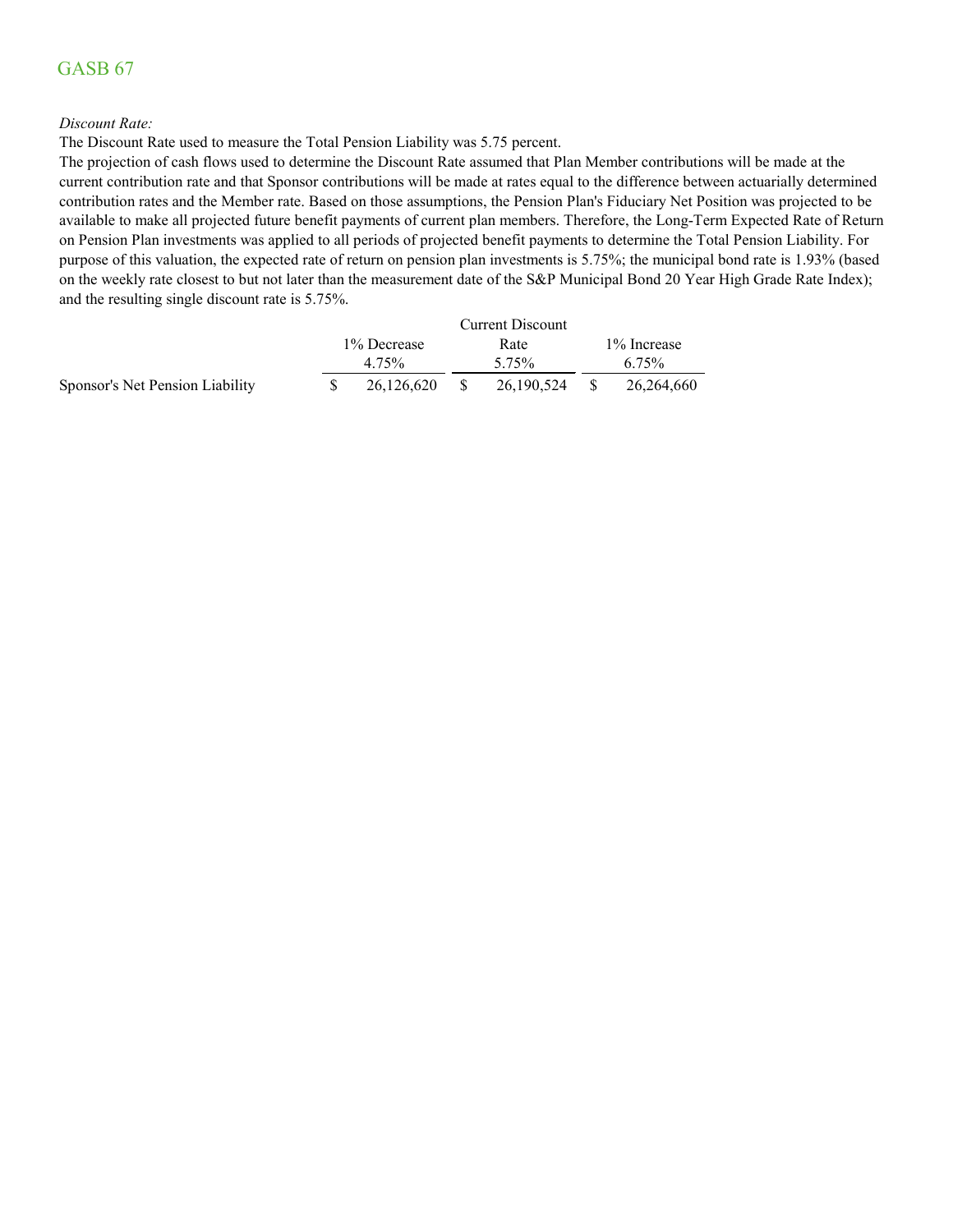## SCHEDULE OF CHANGES IN NET PENSION LIABILITY AND RELATED RATIOS Last 2 Years

|                                                                            | 12/31/2020       |              | 12/31/2019   |
|----------------------------------------------------------------------------|------------------|--------------|--------------|
| <b>Total Pension Liability</b>                                             |                  |              |              |
| Service Cost                                                               | 317,445          |              | 380,505      |
| Interest                                                                   | 1,798,486        |              | 2,078,790    |
| Changes of benefit terms                                                   |                  |              |              |
| Differences between Expected and Actual Experience                         | (2,217,162)      |              | 177,405      |
| Changes of assumptions                                                     | (382, 169)       |              | 27,828       |
| Benefit Payments, including Refunds of Employee Contributions              | (2,957,973)      |              | (2,312,226)  |
| Net Change in Total Pension Liability                                      | (3,441,373)      |              | 352,302      |
| Total Pension Liability - Beginning                                        | 44,708,413       |              | 44,356,111   |
| Total Pension Liability - Ending (a)                                       | 41,267,040       | \$           | 44,708,413   |
| Plan Fiduciary Net Position                                                |                  |              |              |
| Contributions - Employer                                                   | 3,205,654        |              | 1,167,213    |
| Contributions - Employee                                                   | 33,241           |              | 52,178       |
| Net Investment Income                                                      | 937,018          |              | 1,788,104    |
| Benefit Payments, including Refunds of Employee Contributions              | (2,957,973)      |              | (2,312,226)  |
| Administrative Expense                                                     | (299, 516)       |              | (276,209)    |
| Net Change in Plan Fiduciary Net Position                                  | 918,424          |              | 419,060      |
| Plan Fiduciary Net Position - Beginning                                    | 14, 161, 288     |              | 14,415,588   |
| Beginning of the Year Adjustment                                           | (3,196)          |              | (673,360)    |
| Plan Fiduciary Net Position - Ending (b)                                   | \$<br>15,076,516 | $\mathbb{S}$ | 14, 161, 288 |
| Net Pension Liability - Ending (a) - (b)                                   | \$<br>26,190,524 | \$           | 30,547,125   |
| Plan Fiduciary Net Position as a percentage of the Total Pension Liability | 36.53%           |              | 31.67%       |
| Covered Payroll                                                            | \$<br>6,668,867  | S            | 8,100,367    |
| Net Pension Liability as a percentage of Covered Payroll                   | 392.73%          |              | 377.11%      |

### **Notes to Schedule of Changes in Net Pension Liability and Related Ratios:**

### *Changes of assumptions:*

For purposes of determining the GASB discount rate at the 12/31/2020 measurement date, a depletion date projection as of that date have been performed. The results of this projection showed a single discount rate of 5.75%. The discount rate was increased from 4.13% to 5.75%.

For purposes of determining the GASB discount rate at the 12/31/2019 measurement date, a depletion date projection as of that date have been performed. The results of this projection showed a single discount rate of 4.13%.

following assumptions were approved by the Board: The discount rate was decreased from 4.77% to 4.13%. In response to an Actuarial Experience Study dated January 21, 2020, the

- Inflation
- Salary Increases
- Administrative Expenses
- Cost-of-Living Adjustments
- Mortality Rates
- Retirement Rates
- Withdrawal Rates
- Converted Leave
- MPERS DROP Interest Rate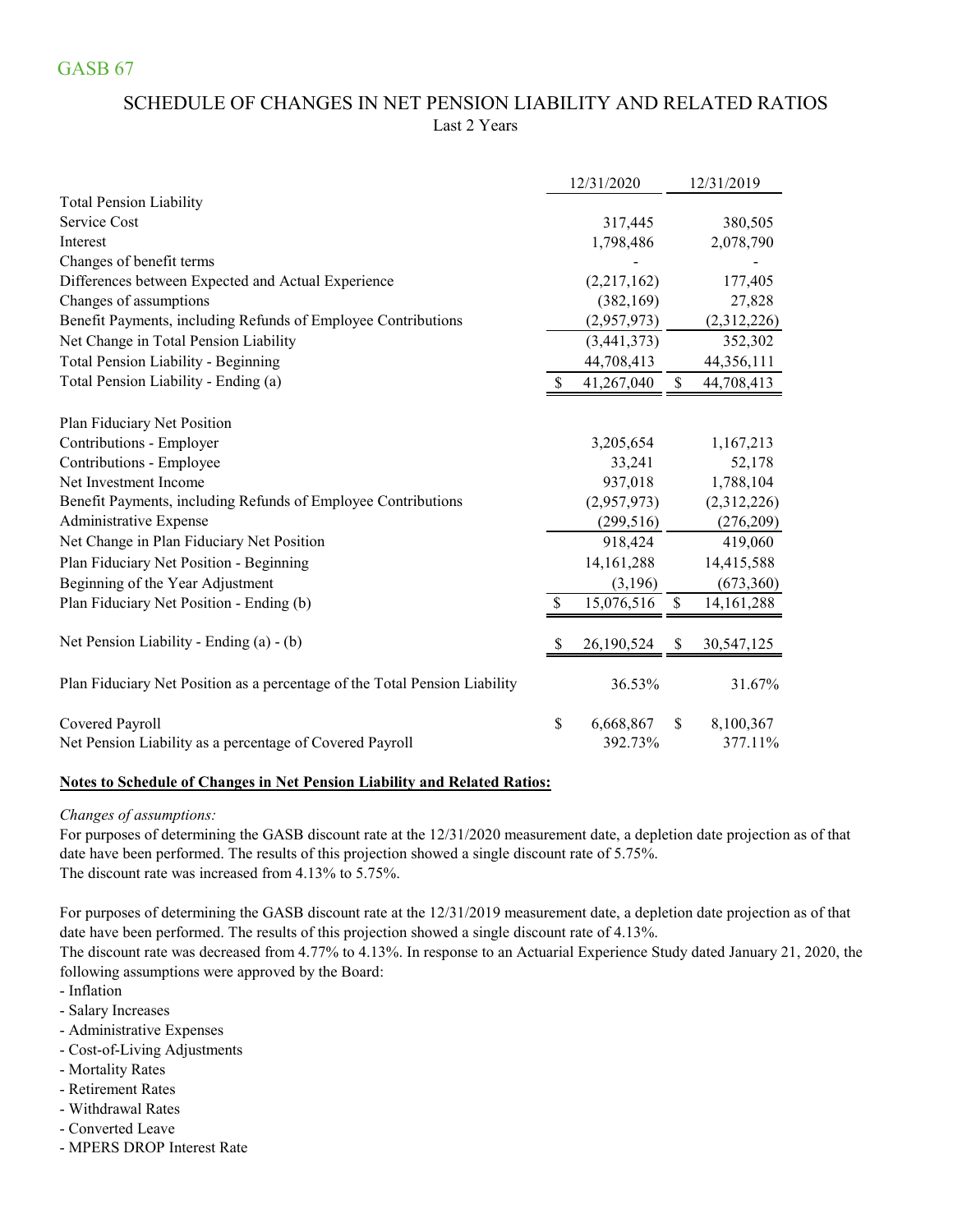### SCHEDULE OF CONTRIBUTIONS Last 2 Years

|                   |              | Contributions   |              |           |                 |
|-------------------|--------------|-----------------|--------------|-----------|-----------------|
|                   |              | in relation to  |              |           | Contributions   |
|                   | Actuarially  | the Actuarially | Contribution |           | as a percentage |
|                   | Determined   | Determined      | Deficiency   | Covered   | of Covered      |
| Fiscal Year Ended | Contribution | Contributions   | (Excess)     | Payroll   | Payroll         |
| 12/31/2020        | 8,398,532    | 3,205,654<br>S  | 5, 192, 878  | 6,668,867 | 48.07%          |
| 12/31/2019        | 3,169,155    | 1,167,213       | 2,001,942    | 8,100,367 | 14.41%          |

Notes to Schedule

Valuation Date: 01/01/2019

Actuarially Determined contribution rates are calculated as of January 1, two years prior of the following year in which contributions are reported.

Methods and assumptions used to determine contribution rates can be found in the January 1, 2019 Actuarial Valuation for the Employees' Retirement System of the Police Guarantee Trust of the Employees' Retirement System of the City of Baton Rouge and Parish of East Baton Rouge prepared by Foster & Foster Actuaries and Consultants.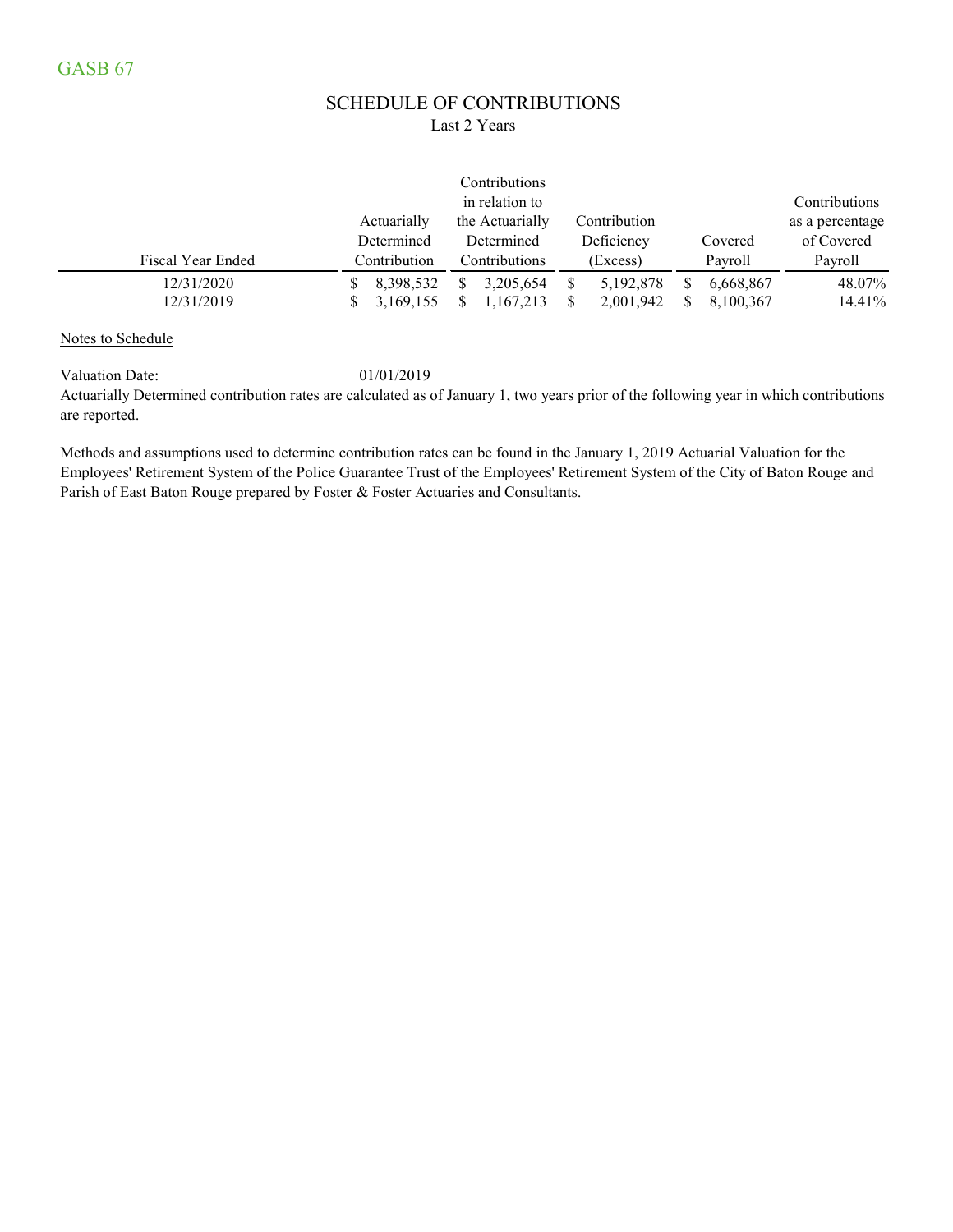## SCHEDULE OF INVESTMENT RETURNS Last 2 Years

|                   | Annual Money-Weighted Rate of Return |
|-------------------|--------------------------------------|
| Fiscal Year Ended | Net of Investment Expense            |
| 12/31/2020        | $6.62\%$                             |
| 12/31/2019        | 13.69%                               |
|                   |                                      |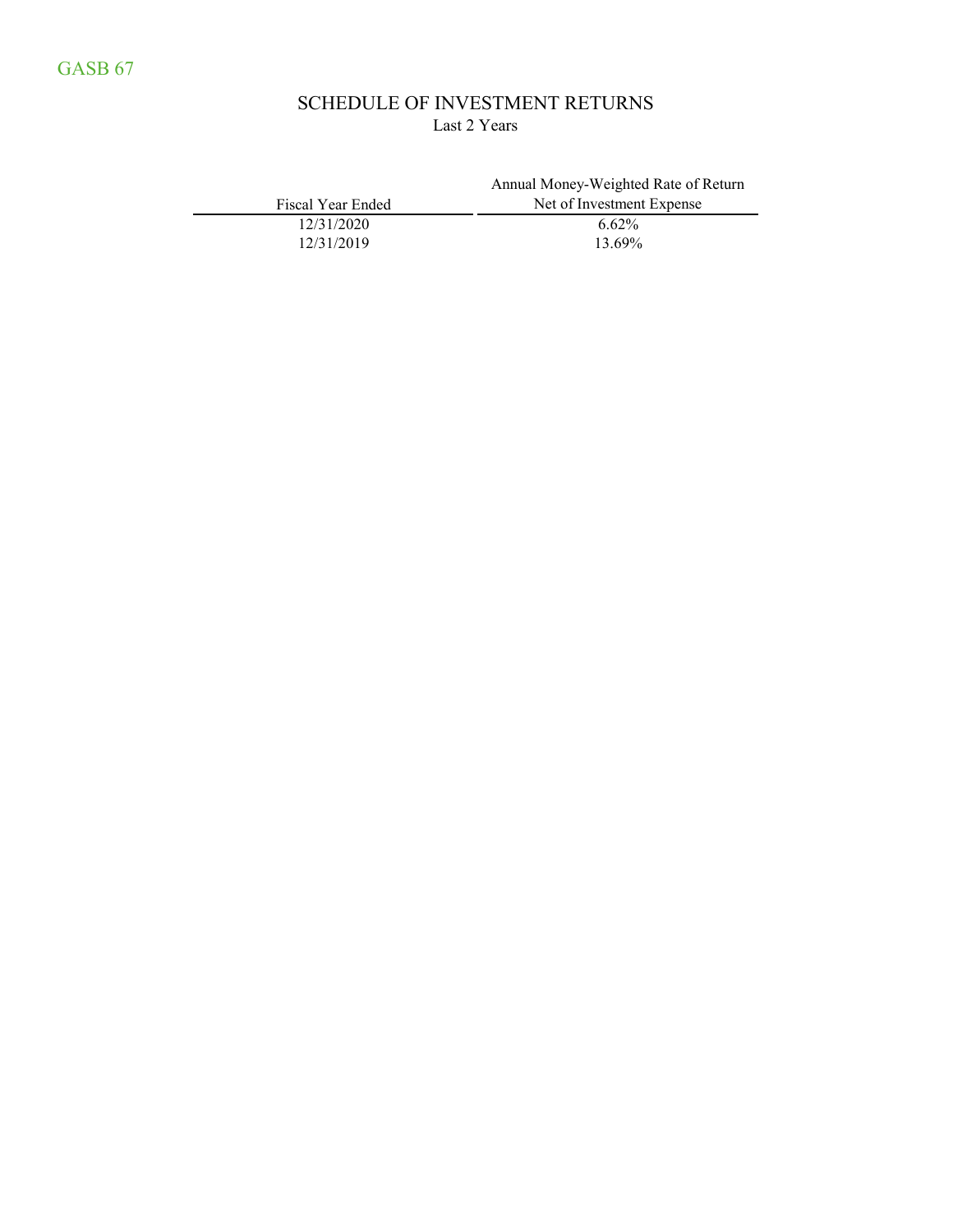## NOTES TO THE FINANCIAL STATEMENTS

(For the Year Ended December 31, 2020)

#### *Plan Description*

This plan was effective February 26, 2000 and was most recently amended effective February 28, 2001.

The plan is a single employer defined benefit pension plan, established and amended by the City of Baton Rouge, Louisiana and Parish of East Baton Rouge acting through its Board of Trustees.

Eligible police employees who are active members or in the Deferred Retirement Option Plan (DROP) of the City of Baton Rouge and Parish of East Baton Rouge (CPERS) on February 26, 2000 who elected to transfer into the Municipal Police Employees' Retirement System of Louisiana (MPERS) are automatically included in the Police Guarantee Trust (PGT).

#### *Plan Membership as of January 1, 2020:*

| Inactive Plan Members or Beneficiaries Currently Receiving Benefits | 222 |
|---------------------------------------------------------------------|-----|
| Inactive Plan Members Entitled to But Not Yet Receiving Benefits    |     |
| Active Plan Members                                                 | 90  |
|                                                                     | 315 |

#### *Benefits Provided*

The Plan provides retirement and drop benefits.

The Plan provisions can be found in the January 1, 2020 Actuarial Valuation Report for the Police Guarantee Trust of the Employees' Retirement System of the City of Baton Rouge and Parish of East Baton Rouge prepared by Foster & Foster Actuaries and Consultants.

#### *Contributions*

Member Contributions: Based on current member contribution rate under CPERS, applied to member's compensation not covered by MPERS. Member contributions are "picked up" by the City.

Employer Contributions: Balance of actuarially required contribution less member contributions, as determined above.

#### Net Pension Liability

The measurement date is December 31, 2020.

The measurement period for the pension expense was January 1, 2020 to December 31, 2020. The reporting period is January 1, 2020 through December 31, 2020.

The Sponsor's Net Pension Liability was measured as of December 31, 2020. The Total Pension Liability used to calculate the Net Pension Liability was determined as of that date.

#### *Actuarial Assumptions:*

The Total Pension Liability was determined by an actuarial valuation as of January 1, 2020 updated to December 31, 2020 using the following actuarial assumptions:

| Inflation                 | 2.25%     |
|---------------------------|-----------|
| <b>Salary Increases</b>   | Age based |
| Discount Rate             | 5.75%     |
| Investment Rate of Return | 5.75%     |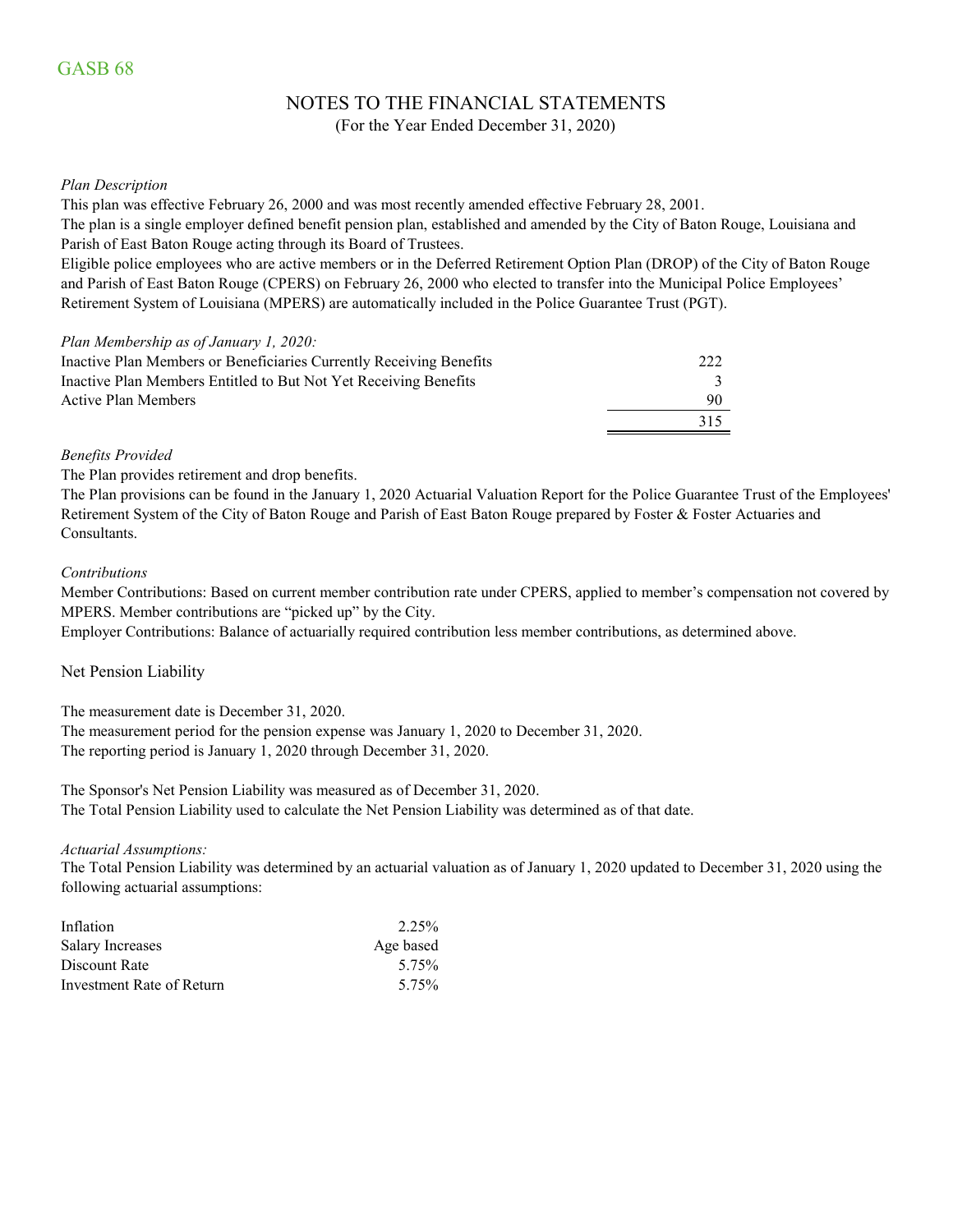### GASB 68

*Mortality Rates Healthy Active Lives:*

RP-2006 Blue Collar Employee Projected back to 2001, Generational with MP-2018 (2016 base year). *Mortality Rates Healthy Inactive Lives:*

RP-2006 Blue Collar Annuitant Projected back to 2001, Generational with MP-2018 (2016 base year).

*Mortality Rate Disabled Lives:*

RP-2006 Disability Table Projected back to 2001, Generational with MP-2018 (2016 base year).

The significant assumptions are based upon the most recent experience study dated January 21, 2020.

The Long-Term Expected Rate of Return on Pension Plan investments can be determined using a building-block method in which best-estimate ranges of expected future real rates of return (expected returns, net of Pension Plan investment expenses and inflation) are developed for each major asset class.

For 2020, the inflation rate assumption of the investment advisor was 2.50%.

These ranges are combined to produce the Long-Term Expected Rate of Return by weighting the expected future real rates of return by the target asset allocation percentage and by adding expected inflation.

Best estimates of arithmetic rates real rates of return for each major asset class included in the Pension Plan's target asset allocation as of December 31, 2020 are summarized in the following table:

|                             |            | Long Term                   |
|-----------------------------|------------|-----------------------------|
|                             | Target     | <b>Expected Real</b>        |
| Asset Class                 | Allocation | Rate of Return <sup>1</sup> |
| Domestic Equity             | 31.25%     | 7.50%                       |
| <b>International Equity</b> | 17.50%     | 8.50%                       |
| Domestic Bonds              | 51.25%     | 2.50%                       |
| Total                       | 100.00%    |                             |

<sup>1</sup> Source: AndCo Consulting

#### *Discount Rate:*

The Discount Rate used to measure the Total Pension Liability was 5.75 percent.

The projection of cash flows used to determine the Discount Rate assumed that Plan Member contributions will be made at the current contribution rate and that Sponsor contributions will be made at rates equal to the difference between actuarially determined contribution rates and the Member rate. Based on those assumptions, the Pension Plan's Fiduciary Net Position was projected to be available to make all projected future benefit payments of current plan members. Therefore, the Long-Term Expected Rate of Return on Pension Plan investments was applied to all periods of projected benefit payments to determine the Total Pension Liability. For purpose of this valuation, the expected rate of return on pension plan investments is 5.75%; the municipal bond rate is 1.93% (based on the weekly rate closest to but not later than the measurement date of the S&P Municipal Bond 20 Year High Grade Rate Index); and the resulting single discount rate is 5.75%.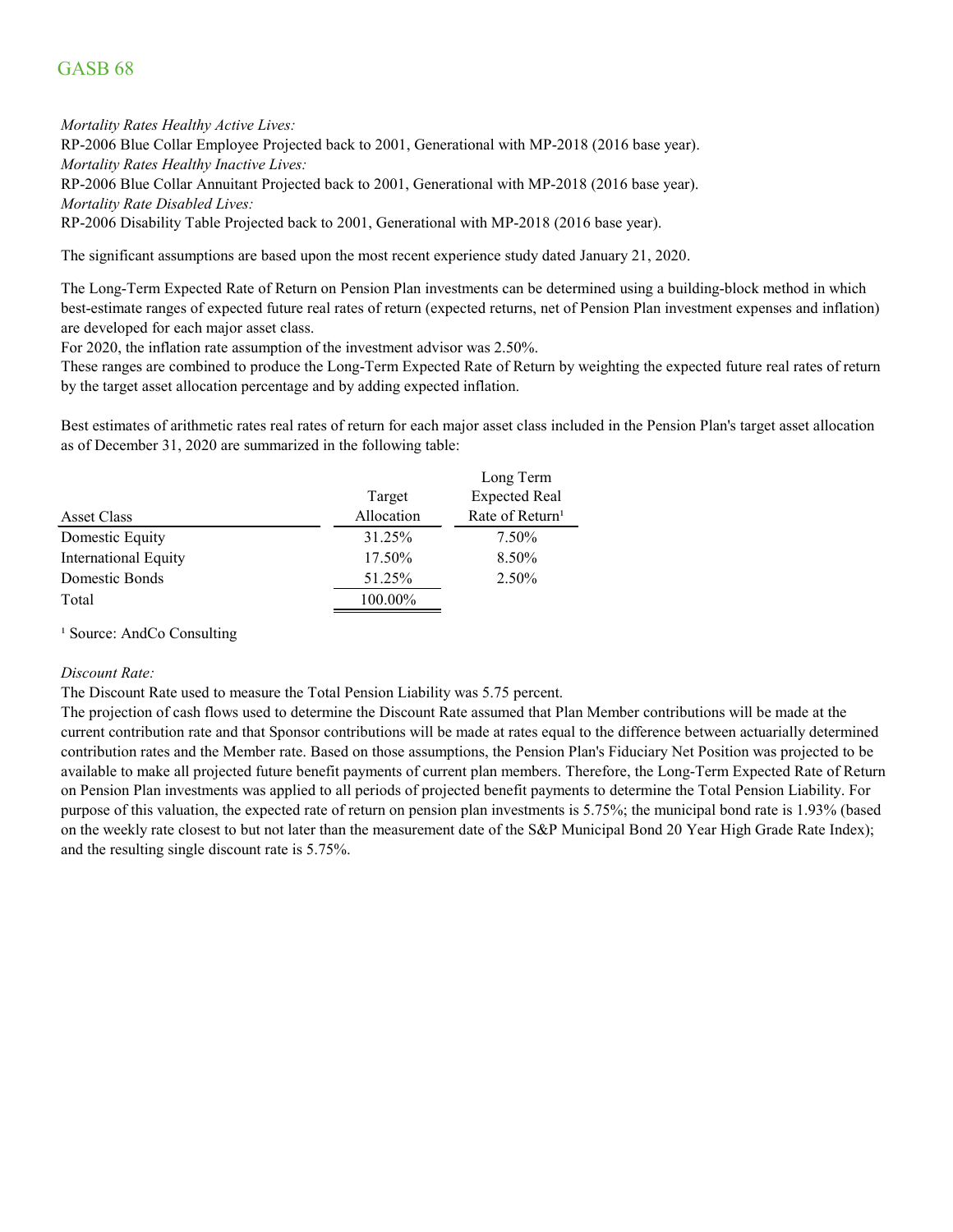## CHANGES IN NET PENSION LIABILITY

|                                                               |    |                      |    | Increase (Decrease) |              |             |
|---------------------------------------------------------------|----|----------------------|----|---------------------|--------------|-------------|
|                                                               |    | <b>Total Pension</b> |    | Plan Fiduciary      |              | Net Pension |
|                                                               |    | Liability            |    | Net Position        |              | Liability   |
|                                                               |    | (a)                  |    | (b)                 |              | $(a)-(b)$   |
| Balances as of December 31, 2019                              | S. | 44,708,413           | S. | 14, 161, 288        | <sup>S</sup> | 30,547,125  |
| Beginning of the Year Adjustment                              |    |                      |    | (3,196)             |              | 3,196       |
| Changes for a Year:                                           |    |                      |    |                     |              |             |
| Service Cost                                                  |    | 317,445              |    |                     |              | 317,445     |
| Interest                                                      |    | 1,798,486            |    |                     |              | 1,798,486   |
| Differences between Expected and Actual Experience            |    | (2,217,162)          |    |                     |              | (2,217,162) |
| Changes of assumptions                                        |    | (382, 169)           |    |                     |              | (382, 169)  |
| Changes of benefit terms                                      |    |                      |    |                     |              |             |
| Contributions - Employer                                      |    |                      |    | 3,205,654           |              | (3,205,654) |
| Contributions - Employee                                      |    |                      |    | 33,241              |              | (33,241)    |
| Net Investment Income                                         |    |                      |    | 937,018             |              | (937, 018)  |
| Benefit Payments, including Refunds of Employee Contributions |    | (2,957,973)          |    | (2,957,973)         |              |             |
| Administrative Expense                                        |    |                      |    | (299, 516)          |              | 299,516     |
| Net Changes                                                   |    | (3,441,373)          |    | 918,424             |              | (4,359,797) |
| Balances as of December 31, 2020                              |    | 41,267,040           | S. | 15,076,516          | S.           | 26,190,524  |

*Sensitivity of the Net Pension Liability to changes in the Discount Rate.*

|                                 |                         |              | <b>Current Discount</b> |              |
|---------------------------------|-------------------------|--------------|-------------------------|--------------|
|                                 | 1\% Decrease            |              | Rate                    | 1\% Increase |
|                                 | 4.75%                   |              | 5.75%                   | $6.75\%$     |
| Sponsor's Net Pension Liability | $\frac{\$}{26,126,620}$ | <sup>S</sup> | 26,190,524 \$           | 26,264,660   |

*Pension Plan Fiduciary Net Position.* 

Detailed information about the pension Plan's Fiduciary Net Position is available in a separately issued Plan financial report.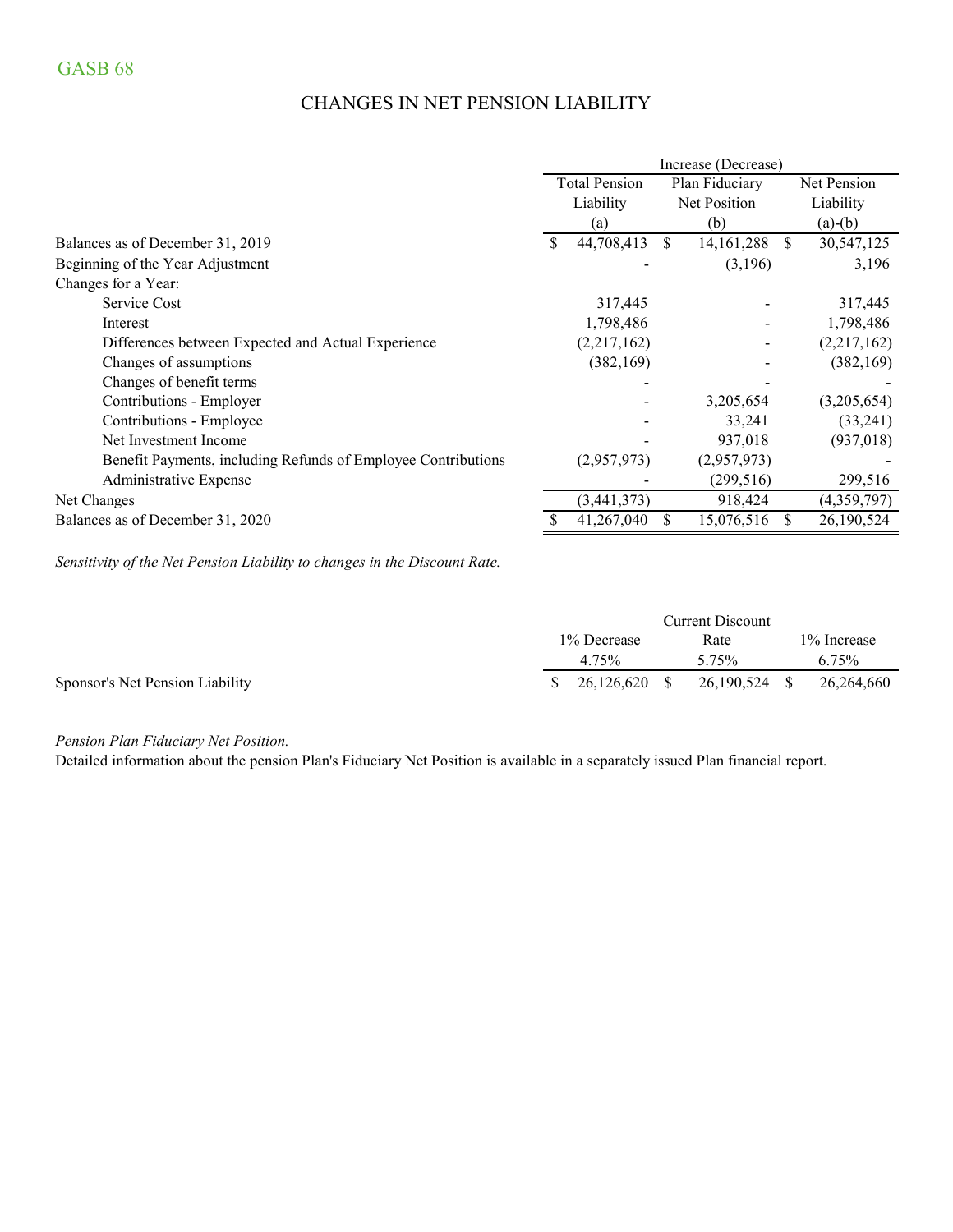## PENSION EXPENSE AND DEFERRED OUTFLOWS OF RESOURCES AND DEFERRED INFLOWS OF RESOURCES RELATED TO PENSIONS

For the year ended December 31, 2020, the Sponsor will recognize a Pension Expense of -\$786,084. On December 31, 2020, the Sponsor reported Deferred Outflows of Resources and Deferred Inflows of Resources related to pensions from the following sources:

|                                                                                  | Deferred<br>Outflows of<br>Resources |  | Deferred<br>Inflows of<br>Resources |
|----------------------------------------------------------------------------------|--------------------------------------|--|-------------------------------------|
| Differences between Expected and Actual Experience<br>Changes of assumptions     |                                      |  |                                     |
| Net difference between Projected and Actual Earnings on Pension Plan investments |                                      |  | 452,762                             |
| Total                                                                            |                                      |  | 452,762                             |

Amounts reported as Deferred Outflows of Resources and Deferred Inflows of Resources related to pensions will be recognized in Pension Expense as follows:

| Year ended December 31: |    |                          |
|-------------------------|----|--------------------------|
| 2021                    | S  | (122, 981)               |
| 2022                    | \$ | 37,861                   |
| 2023                    | \$ | (297, 134)               |
| 2024                    | \$ | (70, 508)                |
| 2025                    | \$ | $\overline{\phantom{0}}$ |
| Thereafter              | \$ | $\overline{\phantom{0}}$ |
|                         |    |                          |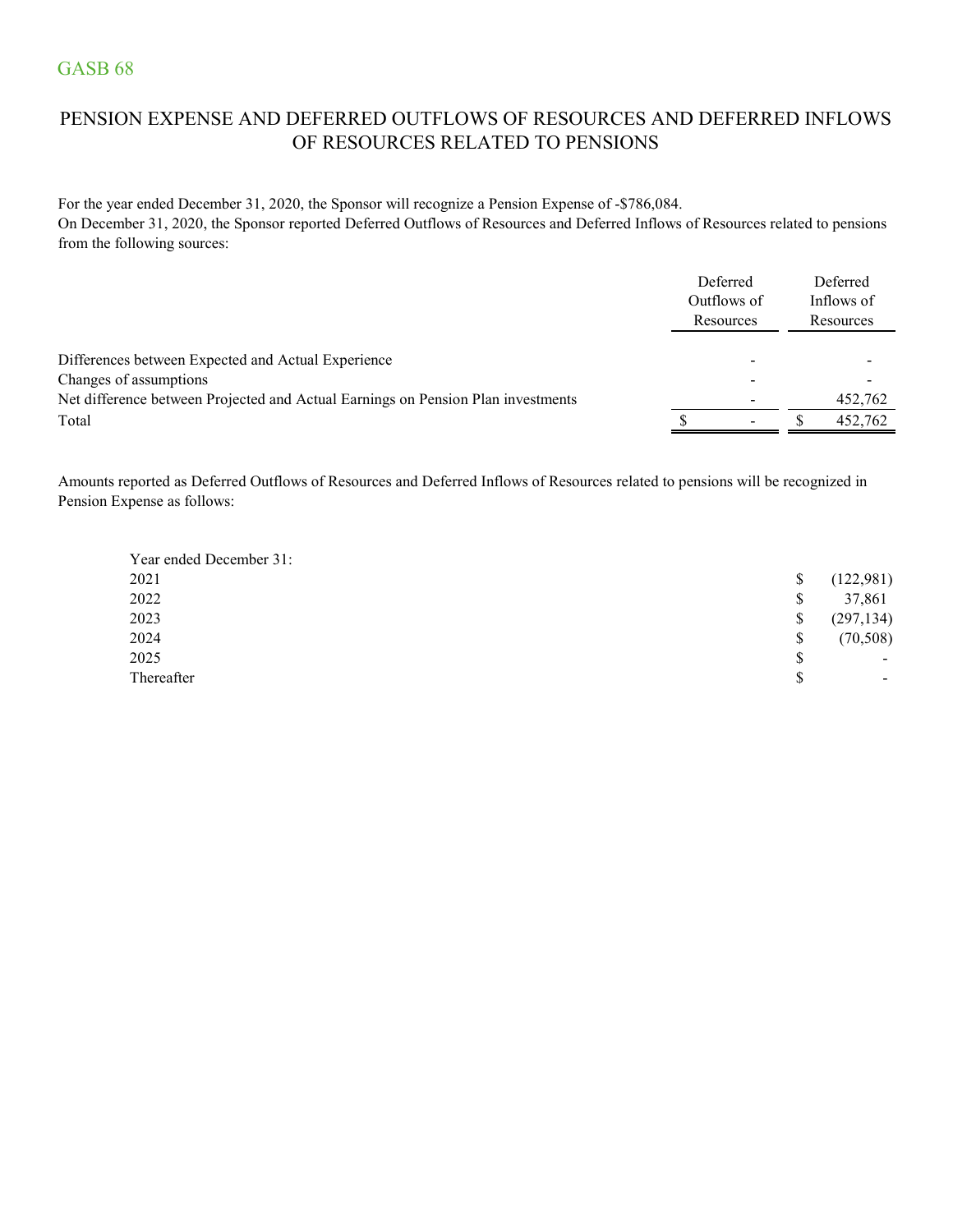## SCHEDULE OF CHANGES IN NET PENSION LIABILITY AND RELATED RATIOS Last 2 Years

|                                                                            |    | 12/31/2020   |               | 12/31/2019   |
|----------------------------------------------------------------------------|----|--------------|---------------|--------------|
| <b>Total Pension Liability</b>                                             |    |              |               |              |
| Service Cost                                                               |    | 317,445      |               | 380,505      |
| Interest                                                                   |    | 1,798,486    |               | 2,078,790    |
| Changes of benefit terms                                                   |    |              |               |              |
| Differences between Expected and Actual Experience                         |    | (2,217,162)  |               | 177,405      |
| Changes of assumptions                                                     |    | (382, 169)   |               | 27,828       |
| Benefit Payments, including Refunds of Employee Contributions              |    | (2,957,973)  |               | (2,312,226)  |
| Net Change in Total Pension Liability                                      |    | (3,441,373)  |               | 352,302      |
| Total Pension Liability - Beginning                                        |    | 44,708,413   |               | 44,356,111   |
| Total Pension Liability - Ending (a)                                       | S  | 41,267,040   | $\mathcal{S}$ | 44,708,413   |
| Plan Fiduciary Net Position                                                |    |              |               |              |
| Contributions - Employer                                                   |    | 3,205,654    |               | 1,167,213    |
| Contributions - Employee                                                   |    | 33,241       |               | 52,178       |
| Net Investment Income                                                      |    | 937,018      |               | 1,788,104    |
| Benefit Payments, including Refunds of Employee Contributions              |    | (2,957,973)  |               | (2,312,226)  |
| Administrative Expense                                                     |    | (299, 516)   |               | (276,209)    |
| Net Change in Plan Fiduciary Net Position                                  |    | 918,424      |               | 419,060      |
| Plan Fiduciary Net Position - Beginning                                    |    | 14, 161, 288 |               | 14,415,588   |
| Beginning of the Year Adjustment                                           |    | (3,196)      |               | (673,360)    |
| Plan Fiduciary Net Position - Ending (b)                                   | \$ | 15,076,516   | \$            | 14, 161, 288 |
| Net Pension Liability - Ending (a) - (b)                                   | S  | 26,190,524   | <sup>8</sup>  | 30,547,125   |
| Plan Fiduciary Net Position as a percentage of the Total Pension Liability |    | 36.53%       |               | 31.67%       |
| Covered Payroll                                                            | \$ | 6,668,867    | <sup>\$</sup> | 8,100,367    |
| Net Pension Liability as a percentage of Covered Payroll                   |    | 392.73%      |               | 377.11%      |

#### **Notes to Schedule of Changes in Net Pension Liability and Related Ratios:**

#### *Changes of assumptions:*

For purposes of determining the GASB discount rate at the 12/31/2020 measurement date, a depletion date projection as of that date have been performed. The results of this projection showed a single discount rate of 5.75%. The discount rate was increased from 4.13% to 5.75%.

For purposes of determining the GASB discount rate at the 12/31/2019 measurement date, a depletion date projection as of that date have been performed. The results of this projection showed a single discount rate of 4.13%.

The discount rate was decreased from 4.77% to 4.13%. In response to an Actuarial Experience Study dated January 21, 2020, the following assumptions were approved by the Board:

- Inflation
- Salary Increases
- Administrative Expenses
- Cost-of-Living Adjustments
- Mortality Rates
- Retirement Rates
- Withdrawal Rates
- Converted Leave
- MPERS DROP Interest Rate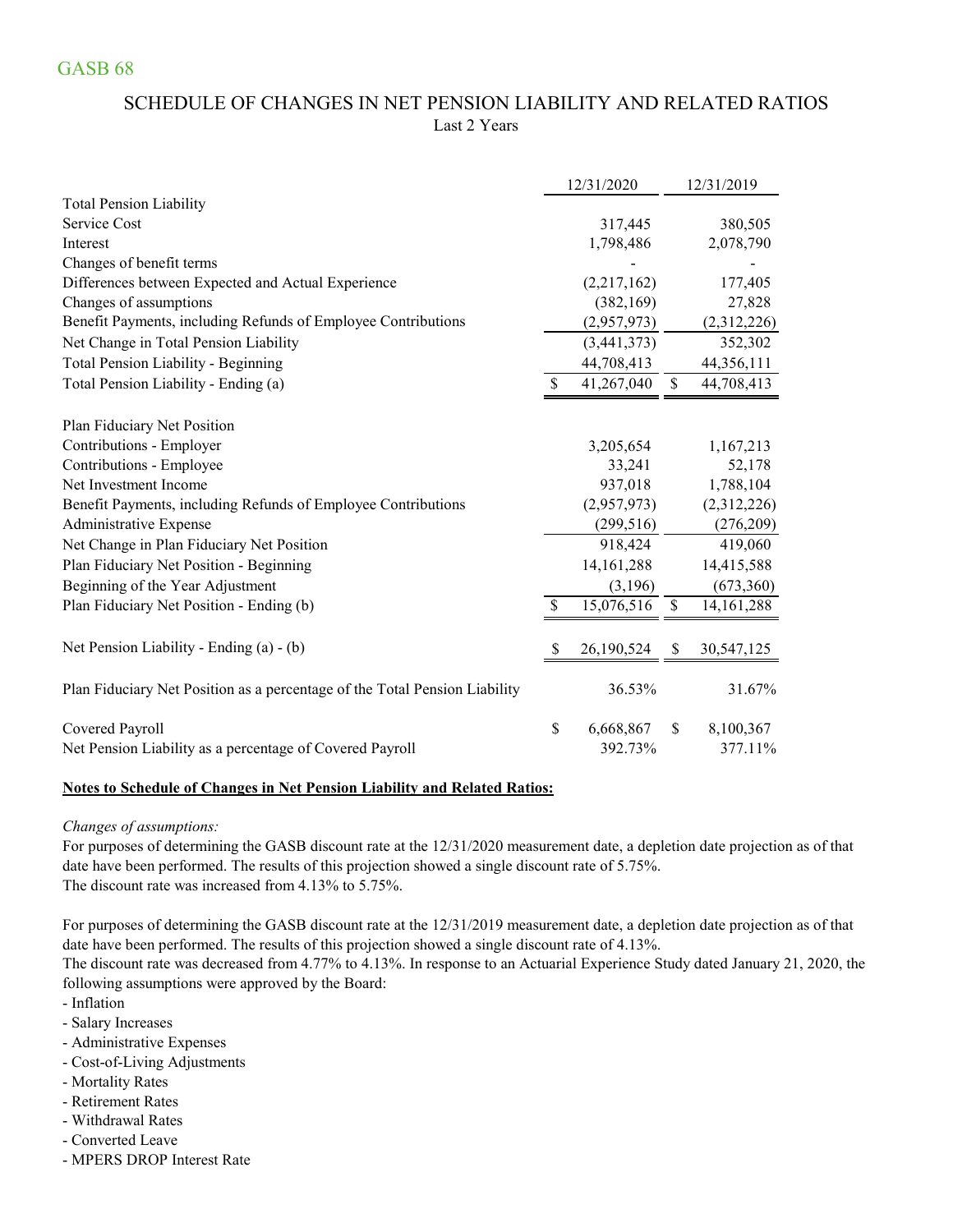### SCHEDULE OF CONTRIBUTIONS Last 2 Years

|                   |              | Contributions   |              |                |                 |
|-------------------|--------------|-----------------|--------------|----------------|-----------------|
|                   |              | in relation to  |              |                | Contributions   |
|                   | Actuarially  | the Actuarially | Contribution |                | as a percentage |
|                   | Determined   | Determined      | Deficiency   | Covered        | of Covered      |
| Fiscal Year Ended | Contribution | Contributions   | (Excess)     | Payroll        | Payroll         |
| 12/31/2020        | 8,398,532    | 3,205,654       | 5,192,878    | 6,668,867<br>S | 48.07%          |
| 12/31/2019        | 3,169,155    | 1,167,213       | 2,001,942    | 8,100,367      | 14.41%          |

Notes to Schedule

Valuation Date: 01/01/2019

Actuarially Determined contribution rates are calculated as of January 1, two years prior of the following year in which contributions are reported.

Methods and assumptions used to determine contribution rates can be found in the January 1, 2019 Actuarial Valuation for the Employees' Retirement System of the Police Guarantee Trust of the Employees' Retirement System of the City of Baton Rouge and Parish of East Baton Rouge prepared by Foster & Foster Actuaries and Consultants.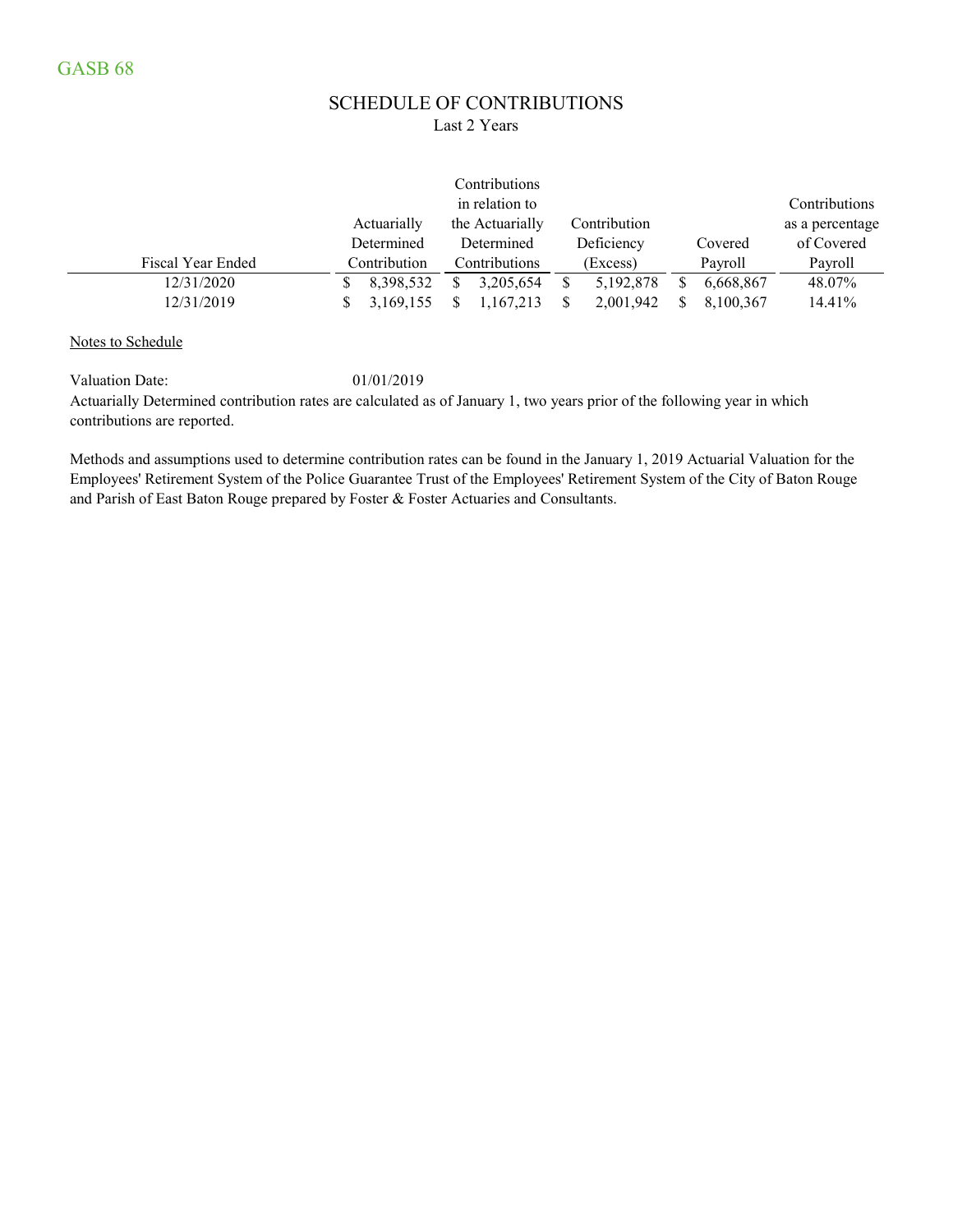## COMPONENTS OF PENSION EXPENSE YEAR ENDING DECEMBER 31, 2020

|                                                     | Net Pension      | Deferred      |             |              | Deferred   | Pension          |
|-----------------------------------------------------|------------------|---------------|-------------|--------------|------------|------------------|
|                                                     | Liability        |               | Inflows     |              | Outflows   | Expense          |
| Balances as of December 31, 2019                    | \$<br>30,547,125 | $\mathsf{\$}$ | 1,228,188   | $\mathbb{S}$ | 1,140,289  |                  |
| <b>Total Pension Liability Factors:</b>             |                  |               |             |              |            |                  |
| Service Cost                                        | 317,445          |               |             |              |            | 317,445          |
| Interest                                            | 1,798,486        |               |             |              |            | 1,798,486        |
| Changes in benefit terms                            |                  |               |             |              |            |                  |
| Differences between Expected and Actual Experience  |                  |               |             |              |            |                  |
| with regard to economic or demographic assumptions  | (2,217,162)      |               | 2,217,162   |              |            |                  |
| Current year amortization of experience difference  |                  |               | (2,217,162) |              | (88, 703)  | (2,128,459)      |
| Change in assumptions about future economic or      |                  |               |             |              |            |                  |
| demographic factors or other inputs                 | (382, 169)       |               | 382,169     |              |            |                  |
| Current year amortization of change in assumptions  |                  |               | (382, 169)  |              | (13, 914)  | (368, 255)       |
| Benefit Payments, including Refunds of Employee     |                  |               |             |              |            |                  |
| Contributions                                       | (2,957,973)      |               |             |              |            |                  |
| Net change                                          | (3,441,373)      |               |             |              | (102, 617) | (380, 783)       |
| Plan Fiduciary Net Position:                        |                  |               |             |              |            |                  |
| Contributions - Employer                            | 3,205,654        |               |             |              |            |                  |
| Contributions - Employee                            | 33,241           |               |             |              |            | (33,241)         |
| Projected Net Investment Income                     | 584,477          |               |             |              |            | (584, 477)       |
| Difference between projected and actual earnings on |                  |               |             |              |            |                  |
| Pension Plan investments                            | 352,541          |               | 352,541     |              |            |                  |
| Current year amortization                           |                  |               | (457, 977)  |              | (367, 682) | (90, 295)        |
| Benefit Payments, including Refunds of Employee     |                  |               |             |              |            |                  |
| Contributions                                       | (2,957,973)      |               |             |              |            |                  |
| <b>Administrative Expenses</b>                      | (299, 516)       |               |             |              |            | 299,516          |
| Net change                                          | 918,424          |               | (105, 436)  |              | (367, 682) | (408, 497)       |
| Beginning of the Year Adjustment                    | (3,196)          |               |             |              |            | 3,196            |
| Balances as of December 31, 2020                    | 26,190,524       | \$            | 1,122,752   | \$           | 669,990    | \$<br>(786, 084) |
|                                                     |                  |               |             |              |            |                  |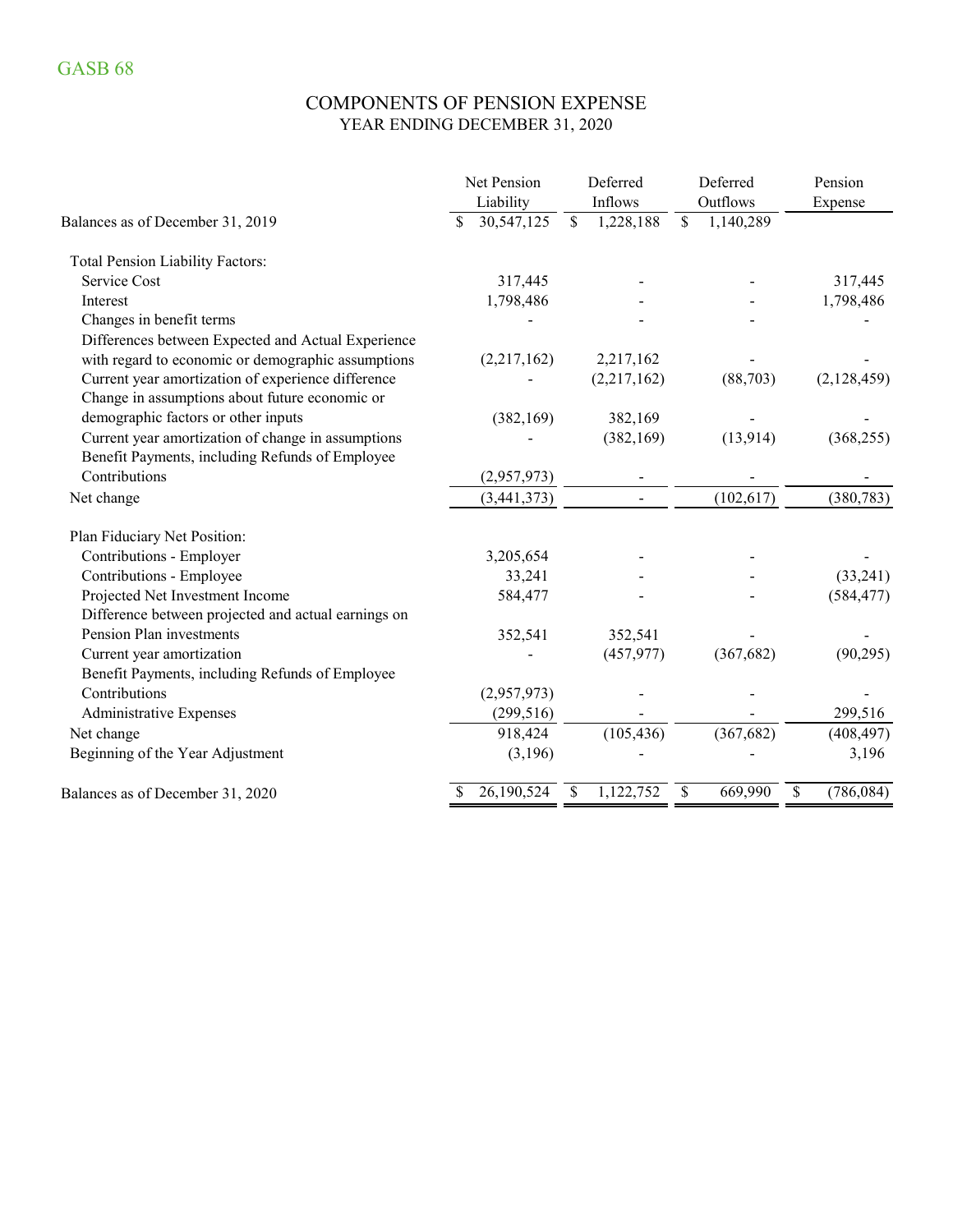## AMORTIZATION SCHEDULE - INVESTMENTS

### Increase (Decrease) in Pension Expense Arising from the Recognition of the of Differences Between Projected and Actual Earnings on Pension Plan Investments

| Plan Year<br>Ending |              | Differences Between<br><b>Expected and Actual</b><br>Earnings | Recognition<br>Period (Years) | 2020            |            | 2021            |     | 2022          |     | 2023             |    | 2024             |               | 2025 |                            | 2026 |                  |               | 2027 |                          |     | 2028 |                          |
|---------------------|--------------|---------------------------------------------------------------|-------------------------------|-----------------|------------|-----------------|-----|---------------|-----|------------------|----|------------------|---------------|------|----------------------------|------|------------------|---------------|------|--------------------------|-----|------|--------------------------|
| 2020                | <b>S</b>     | (352, 541)                                                    | 5                             | $(70,509)$ \$   |            | $(70,508)$ \$   |     | $(70,508)$ \$ |     | $(70,508)$ \$    |    | $(70,508)$ \$    |               |      | -S<br>$\sim$ 10 $\pm$      |      |                  | $- S$         |      | $\sim$ 10 $\pm$          | - S |      |                          |
| 2019                | <b>S</b>     | (1, 133, 132)                                                 | $\mathcal{L}$                 | $(226, 626)$ \$ |            | (226, 626)      | - 5 | (226, 626)    |     | $(226,626)$ \$   |    | $\sim$ $-$       | <sup>\$</sup> |      | $\sim$<br>ക                |      |                  | - 5           |      | $\sim$                   | Ъ.  |      |                          |
| 2018                | <sup>S</sup> | 1,674,977                                                     |                               | 334,995         | -8         | 334,995         |     | 334,995       |     | $\sim$           | -S | $\sim$ 10 $\sim$ | -S            |      | $\sim$ 100 $\mu$<br>- ১১   |      |                  | – ა           |      | $\sim$                   |     |      |                          |
| 2017                |              | (804,209)                                                     | $\mathcal{L}$                 | (160, 842)      | - \$       | $(160, 842)$ \$ |     | $ -$          | - ১ | $\sim$ 100 $\mu$ | -S | $\sim$ 10 $\sim$ | <sup>\$</sup> |      | $\sim$ 10 $\,$<br><u>ъ</u> |      |                  | - \$          |      | $\sim$                   |     |      | $\overline{\phantom{a}}$ |
| 2016                | S            | 163,431                                                       |                               | 32,687          | $^{\circ}$ | $\sim$          | J.  | $\sim$ $\sim$ | ა   | $\sim$ 100 $\mu$ | J. | $\sim$ 100 $\mu$ | $\mathcal{S}$ |      | $\sim$<br>$\mathcal{D}$    |      | $\sim$ 100 $\mu$ | $\mathcal{D}$ |      | $\sim$                   | ക   |      |                          |
|                     |              | Net Increase (Decrease) in Pension Expense                    |                               | $(90,295)$ \$   |            | $(122,981)$ \$  |     | 37,861        |     | $(297, 134)$ \$  |    | $(70,508)$ \$    |               |      | $\sim$                     |      | $\sim$           |               |      | $\overline{\phantom{0}}$ |     |      |                          |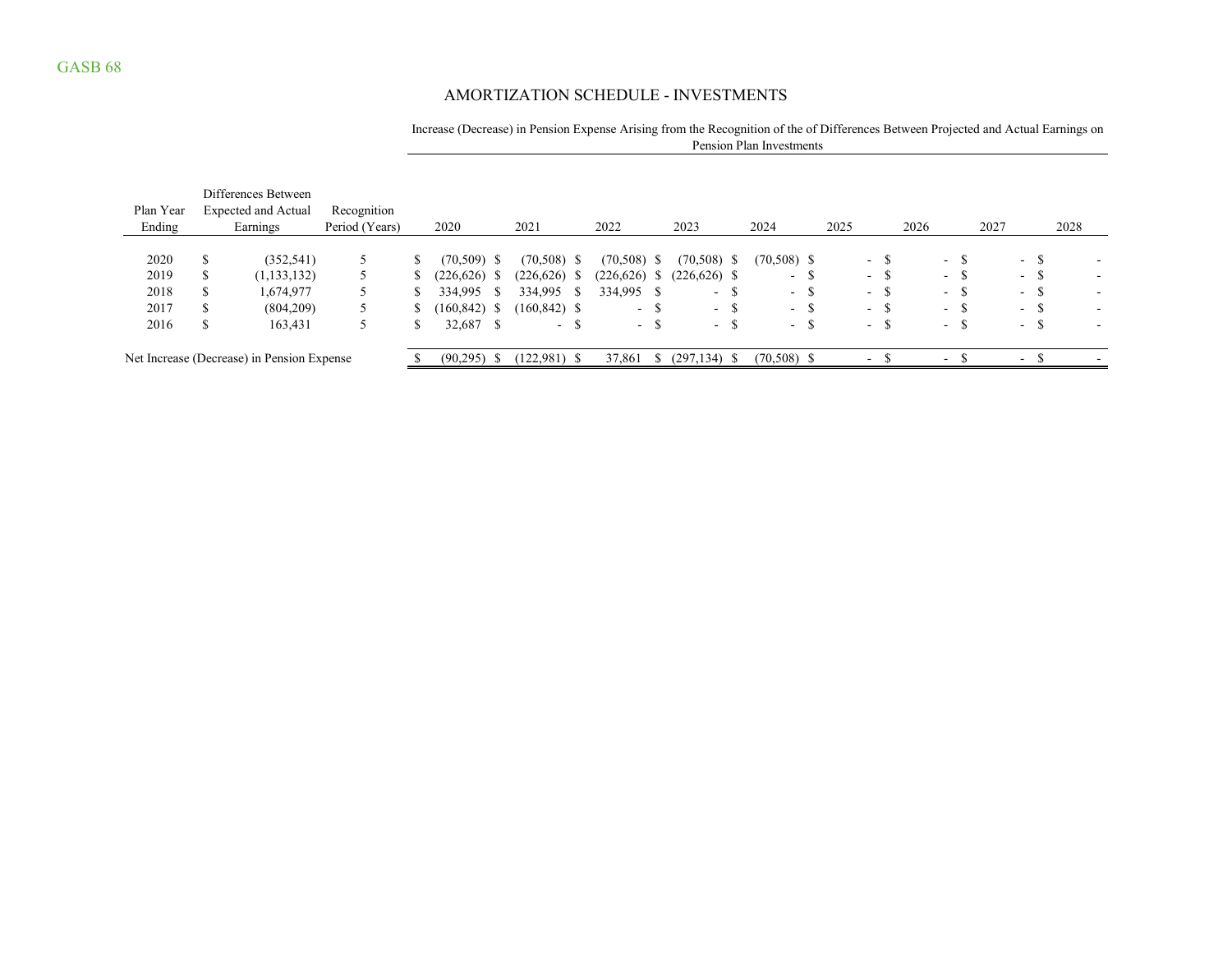## AMORTIZATION SCHEDULE - CHANGES OF ASSUMPTIONS

### Increase (Decrease) in Pension Expense Arising from the Recognition of the Effects of Changes of Assumptions

| Plan Year<br>Ending | Changes of<br>Assumptions                  | Recognition<br>Period (Years) | 2020                           | 2021 |                          | 2022 |                            | 2023 |                                | 2024 |                                | 2025 |                                | 2026 |                          | 2027 |                      | 2028 |  |
|---------------------|--------------------------------------------|-------------------------------|--------------------------------|------|--------------------------|------|----------------------------|------|--------------------------------|------|--------------------------------|------|--------------------------------|------|--------------------------|------|----------------------|------|--|
| 2020<br>2019        | (382, 169)<br>27,828                       |                               | $(382, 169)$ \$<br>$13,914$ \$ |      | $\sim$<br>$\sim$         |      | $\sim$ 100 $\mu$<br>$\sim$ |      | $\sim$ $\sim$<br>$\sim$ $\sim$ |      | $\sim$ $\sim$<br>$\sim$ $\sim$ |      | $\sim$ $\sim$<br>$\sim$ $\sim$ |      | $\sim$ $\sim$<br>$-$     |      | – പ<br>$\sim$ $\sim$ |      |  |
|                     | Net Increase (Decrease) in Pension Expense |                               | $(368, 255)$ \$                |      | $\overline{\phantom{0}}$ |      | $\overline{\phantom{0}}$   |      | $\sim$                         |      | $\sim$                         |      | $-$                            |      | $\overline{\phantom{0}}$ |      | $-$                  |      |  |